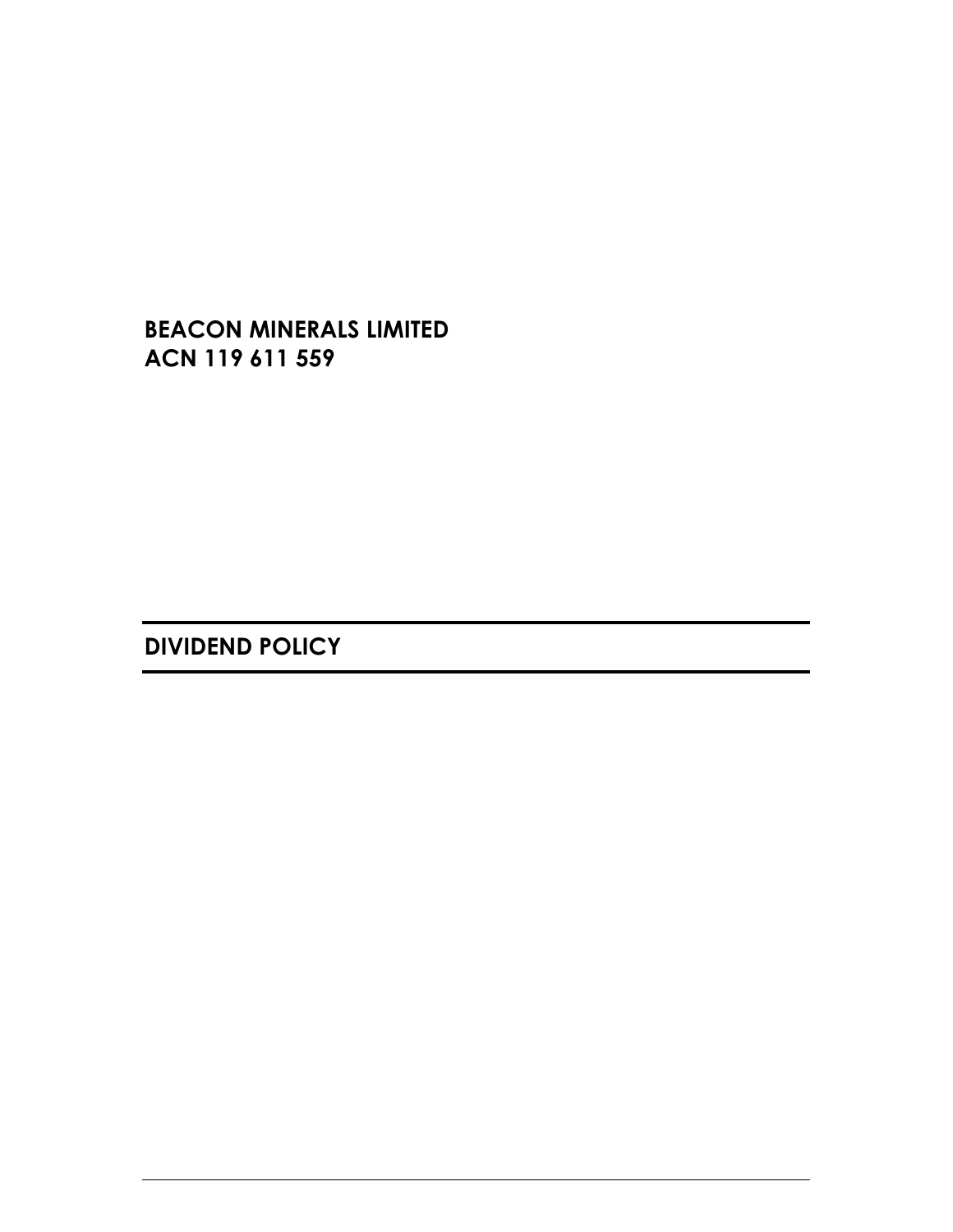# **TABLE OF CONTENTS**

| 1.           |                                        |                                                           |  |
|--------------|----------------------------------------|-----------------------------------------------------------|--|
| 2.           |                                        |                                                           |  |
| 3.           |                                        |                                                           |  |
|              | 3.1<br>3.2<br>3.3<br>3.4<br>3.5<br>3.6 |                                                           |  |
| $\mathbf{A}$ |                                        |                                                           |  |
|              | 4.1<br>4.2<br>4.3                      |                                                           |  |
| 5.           |                                        |                                                           |  |
| 6.           |                                        |                                                           |  |
| 7.           |                                        |                                                           |  |
| 8.           |                                        |                                                           |  |
|              | 8.1<br>8.2                             |                                                           |  |
| 9.           |                                        |                                                           |  |
|              | 9 1<br>9.2                             |                                                           |  |
| 10.          |                                        | CONSISTENCY WITH THE LISTING RULES AND CORPORATIONS ACT 7 |  |
| 11.          |                                        |                                                           |  |
| 12.          |                                        |                                                           |  |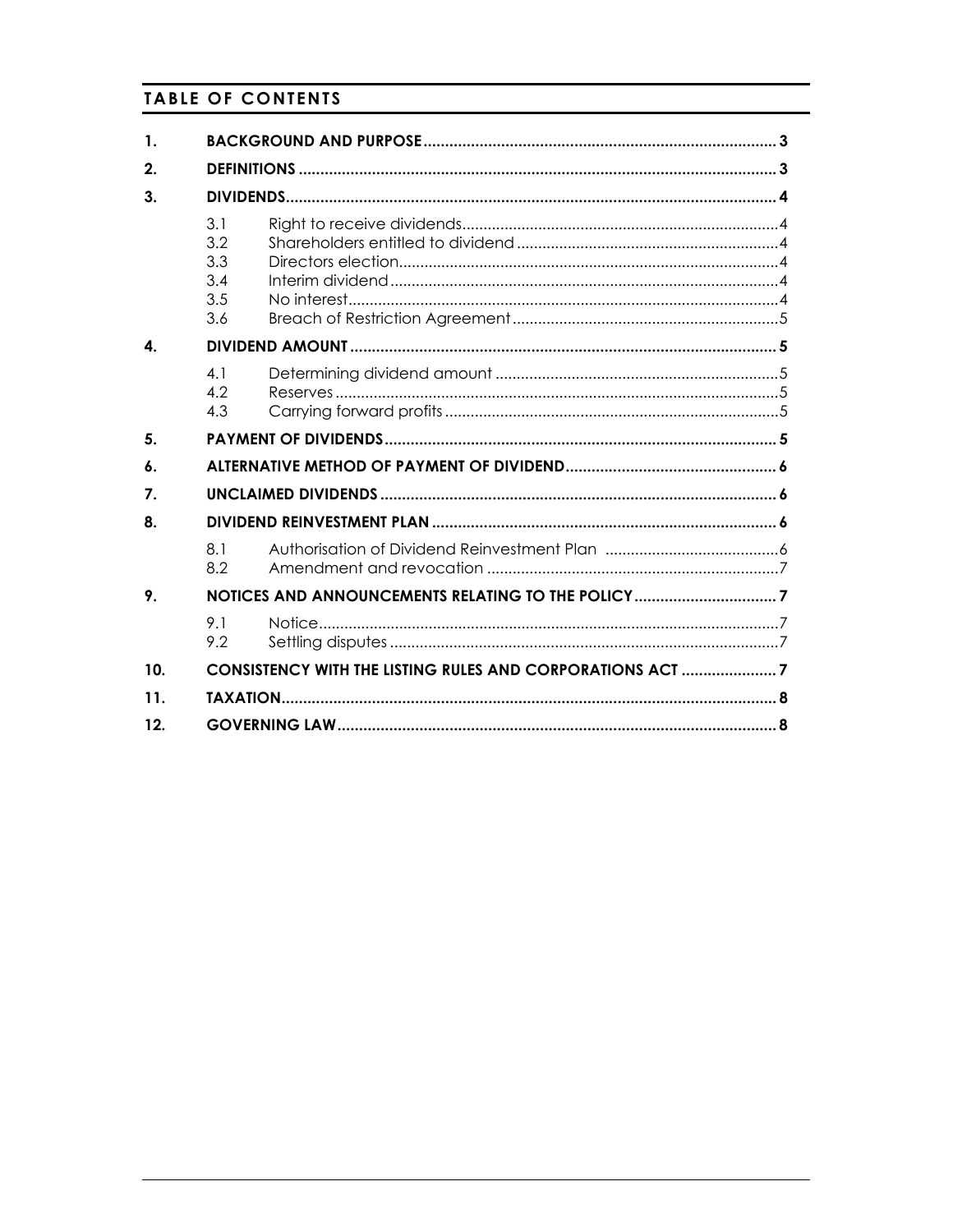### **1. BACKGROUND AND PURPOSE**

Beacon Minerals Limited (ACN 119 611 559) (**Company**) has adopted this dividend policy (**Policy**) to detail the Company's intention to declare and pay dividends, how dividends may be paid and the basis for how dividends will be determined by the directors of the Company (**Board**).

This Policy has been developed having regard to:

- (a) an understanding by the Board and its Shareholders of the nature of the Company's business and its requirement for long term capital;
- (b) the expectation of Shareholders for profit performance, coupled with a desire to maximise tax effective dividends from investment in Company shares;
- (c) the need to safeguard Shareholders longer term interests by adopting practical capital reserve targets that support the growth objectives of the Company; and
- (d) the desirability for some flexibility in payout ratio to take account of variability in profit, cash and imputation credit balances from one year to the next and the capital needs of the business.

The Company intends to declare and pay dividends to Shareholders having regard to this Policy.

# **2. DEFINITIONS**

In this Policy the following words or phrases mean the following:

**ASX** means the ASX Limited (ABN 98 008 624 691) trading as the Australian Securities Exchange or the securities exchange operated by that entity, as appropriate.

**ASX Listing Rules** means the official listing rules of the ASX (as amended from time to time).

**Business Day** means the day on which the banks are open for general banking business in the Perth, Western Australia.

**Company** means Beacon Minerals Limited (ACN 119 611 559).

**Constitution** means the Company's Constitution as altered or amended from time to time.

**Corporations Act** means the *Corporations Act 2001* (Cth).

**Directors** mean the directors of the Company.

**Dividend Reinvestment Plan** means a plan implemented under section 8.

**Listing Rules** means the rules of any Recognised Exchange which are applicable while the Company is admitted to the relevant Recognised Exchange, each as amended or replaced from time to time, and includes, without limitation the ASX Listing Rules.

**Policy** means the dividend policy constituted by this document.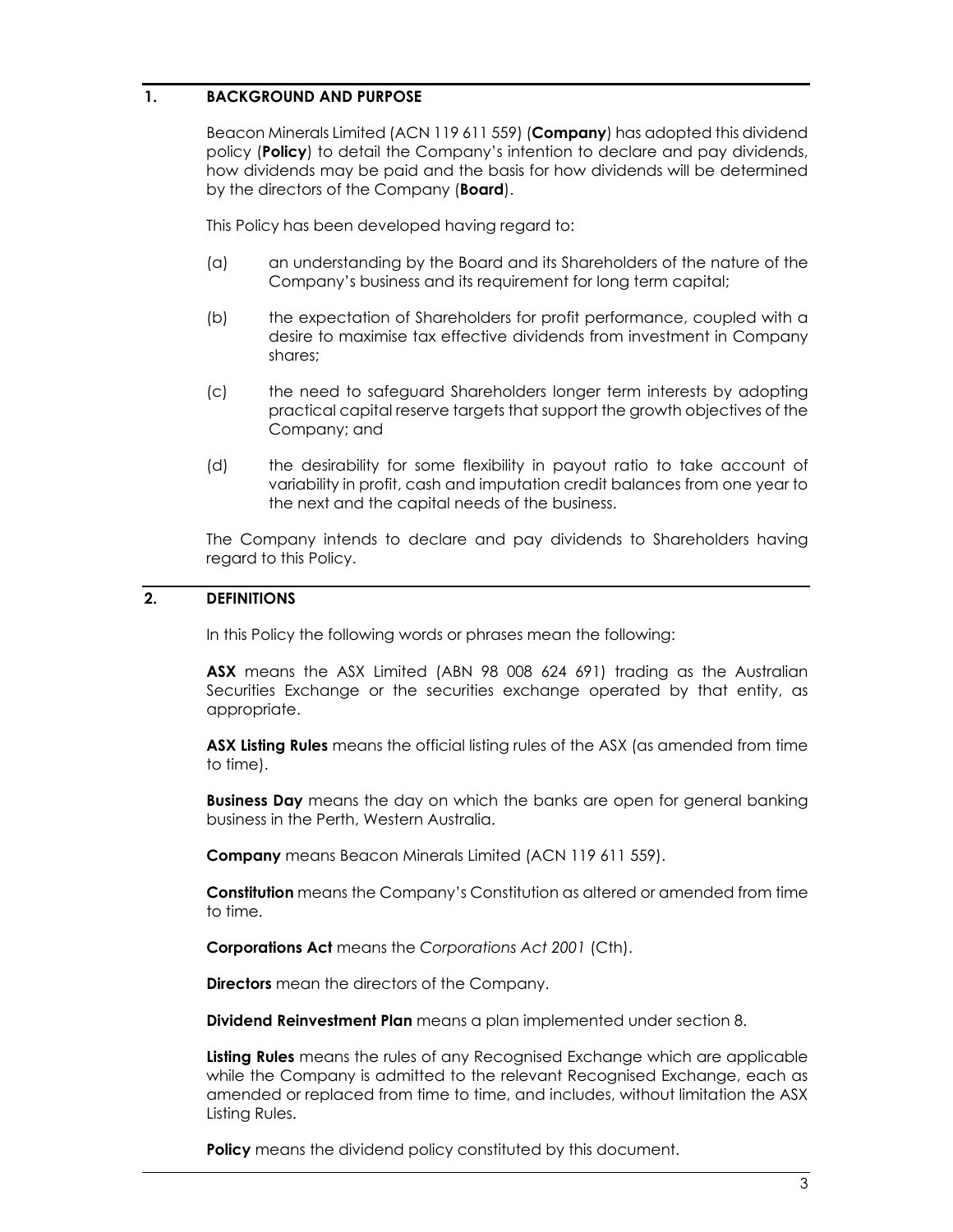**Recognised Exchange** means any internationally recognised securities exchange on which the Company's Shares may from time to time be admitted to trading and includes, without limitation, ASX.

**Register** means the register of Shareholders kept by the Company in accordance with section 169 of the Corporations Act.

**Restricted Securities** has the meaning ascribed to it by the Listing Rules.

**Shareholder** means a person holding Shares.

**Share** means a fully paid ordinary share in the capital of the Company and such other share in the Company as the Directors may from time to time determine and **Shares** means the plural of the same.

# **3. DIVIDENDS**

# **3.1 Right to receive dividends**

Subject to the Company's Constitution and to the terms of issue of Shares, all Shares attract the right to receive dividends.

# **3.2 Shareholders entitled to dividend**

A dividend, if declared, is payable to the person registered as the holder of that Share:

- (a) if the Directors have fixed a time for determining entitlements to the dividend, at that time; and
- (b) in any other case, on the date on which the dividend is paid.

# **3.3 Directors election**

- (a) The Directors may from time to time decide to pay a dividend to the Shareholders entitled to the dividend which shall be payable on all Shares according to the proportion that the amount paid (not credited) is of the total amounts paid and payable (excluding amounts credited) in respect of such Shares.
- (b) The Directors may rescind a decision to pay a dividend if they decide, before the payment date, that the Company's financial position no longer justifies the payment.
- (c) The Directors will consider the Corporations Act, the Listing Rules, the rights of any preference Shareholders and the Company's Constitution when electing to declare and pay a dividend.

### **3.4 Interim dividend**

The Directors may from time to time declare and pay to the Shareholders any interim dividends that they may determine.

### **3.5 No interest**

No dividend shall carry interest as against the Company.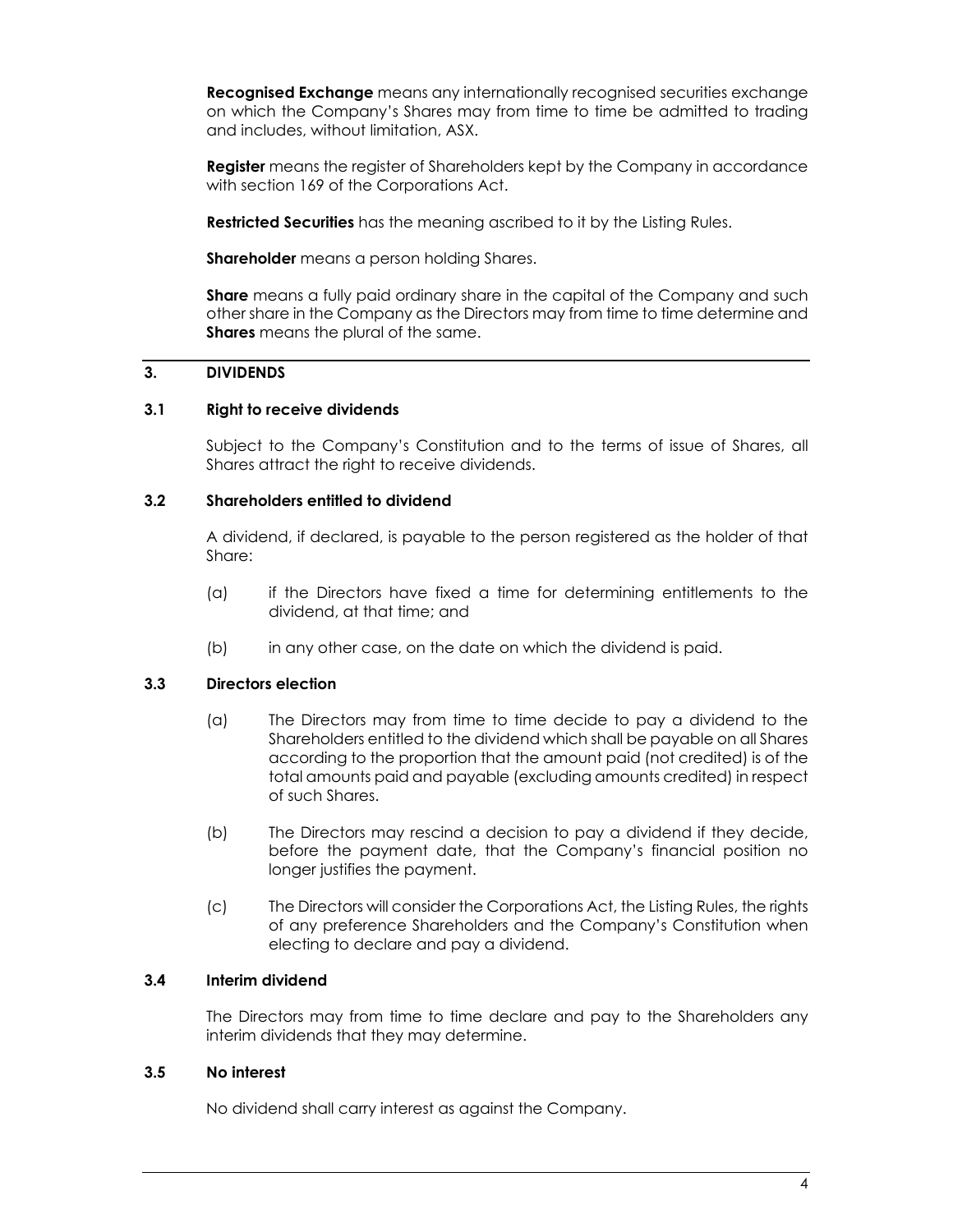# **3.6 Breach of Restriction Agreement**

In the event of a breach of the Listing Rules relating to Restricted Securities or of any escrow arrangement entered into by the Company under the Listing Rules in relation to any Shares which are classified under the Listing Rules or by ASX as Restricted Securities, the Shareholder holding the Shares in question shall cease to be entitled to be paid any dividends in respect of those Shares for so long as the breach subsists.

# **4. DIVIDEND AMOUNT**

### **4.1 Determining dividend amount**

The amount of any dividend paid will be at the discretion of the Board and will depend on several factors, including:

- (a) the recognition of profits and availability of cash for distribution;
- (b) the anticipated future earnings of the Company; or
- (c) when the forecast timeframe for capital demands of the business allows for a prudent distribution to Shareholders.

# **4.2 Reserves**

The Directors may set aside out of the profits of the Company any amounts that they may determine as reserves, to be applied at the discretion of the Directors, for any purpose for which the profits of the Company may be properly applied. Pending any application of the reserves, the Directors may invest or use the reserves in the business of the Company or in other investments as they think fit. Any amount set aside as a reserve is not required to be held separately from the Company's other assets and may be used by the Company or invested as the Directors think fit.

### **4.3 Carrying forward profits**

The Directors may carry forward any part of the profits of the Company that it decides not to distribute as dividends without transferring those profits to a reserve.

# **5. PAYMENT OF DIVIDENDS**

Any dividend payable may be paid by:

- (a) cheque sent through the mail directed to:
	- (i) the address of the Shareholder shown in the Register or to the address of the joint holders of Shares shown first in the Register; or
	- (ii) an address which the Shareholder has, or joint holders have, in writing notified the Company as the address to which dividends should be sent;
- (b) electronic funds transfer to an account with a bank or other financial institution nominated by the Shareholder and acceptable to the Company; or
- (c) any other means determined by the Directors.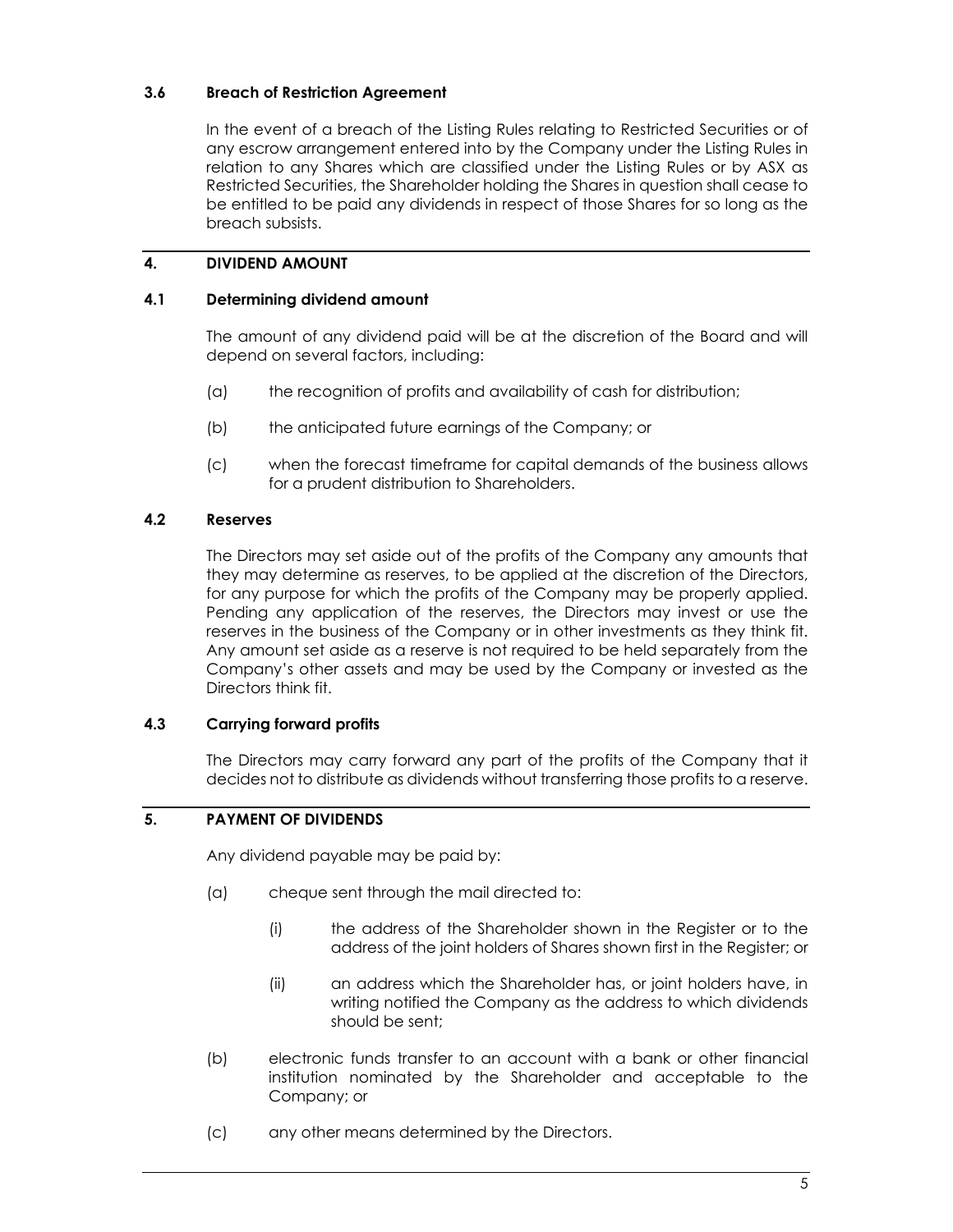### **6. ALTERNATIVE METHOD OF PAYMENT OF DIVIDEND**

- (a) When declaring any dividend and subject always to the Corporations Act and the Listing Rules, the Directors may:
	- (i) direct payment of the dividend to be made wholly or in part by the distribution of specific assets or documents of title (including, without limitation, paid-up Shares, debentures or debenture stock of this or any other company, gold, gold or mint certificates or receipts and like documents) or in any one or more of these ways, and where any difficulty arises with regard to the distribution the Directors may settle it as they think expedient and in particular may issue fractional certificates and may fix the value for distribution of specific assets or any part of them and may determine that cash payments shall be made to any Shareholders upon the basis of the value so fixed in order to adjust the rights of all parties and may vest any of these specific assets in trustees upon trusts for the persons entitled to the dividend as may seem expedient to the Directors; or
	- (ii) direct that a dividend be payable to particular Shareholders wholly or partly out of any particular fund or reserve or out of profits derived from any particular source and to the remaining Shareholders wholly or partly or of any other particular fund or reserve or out of profits derived from any other particular source and may so direct notwithstanding that by so doing the dividend will form part of the assessable income for taxation purposes of some Shareholders and will not form part of the assessable income of others.
- (b) For the purposes of this section 6, the Company is authorised to distribute securities of another body corporate by way of dividend and, on behalf of the Shareholders, provide the consent of each Shareholder to becoming a member of that body corporate and the agreement of each Shareholder to being bound by the constitution of that body corporate.

### **7. UNCLAIMED DIVIDENDS**

Except as otherwise provided by statute, all dividends unclaimed for one year after having been declared may be invested or otherwise made use of by the Directors for the benefit of the Company until claimed.

### **8. DIVIDEND REINVESTMENT PLAN**

### **8.1 Authorisation of Dividend Reinvestment Plan**

Subject to the Listing Rules and the Corporations Act, the Company may, by resolution of the Directors, implement a Dividend Reinvestment Plan on such terms and conditions as are referred to in the resolution and which plan provides for any dividend which the Directors may declare from time to time under clause 22 and payable on Shares which are participating Shares in the Dividend Reinvestment Plan, less any amount which the Company shall either pursuant to this Constitution or any law be entitled or obliged to retain, to be applied by the Company to the payment of the subscription price of ordinary fully paid Shares.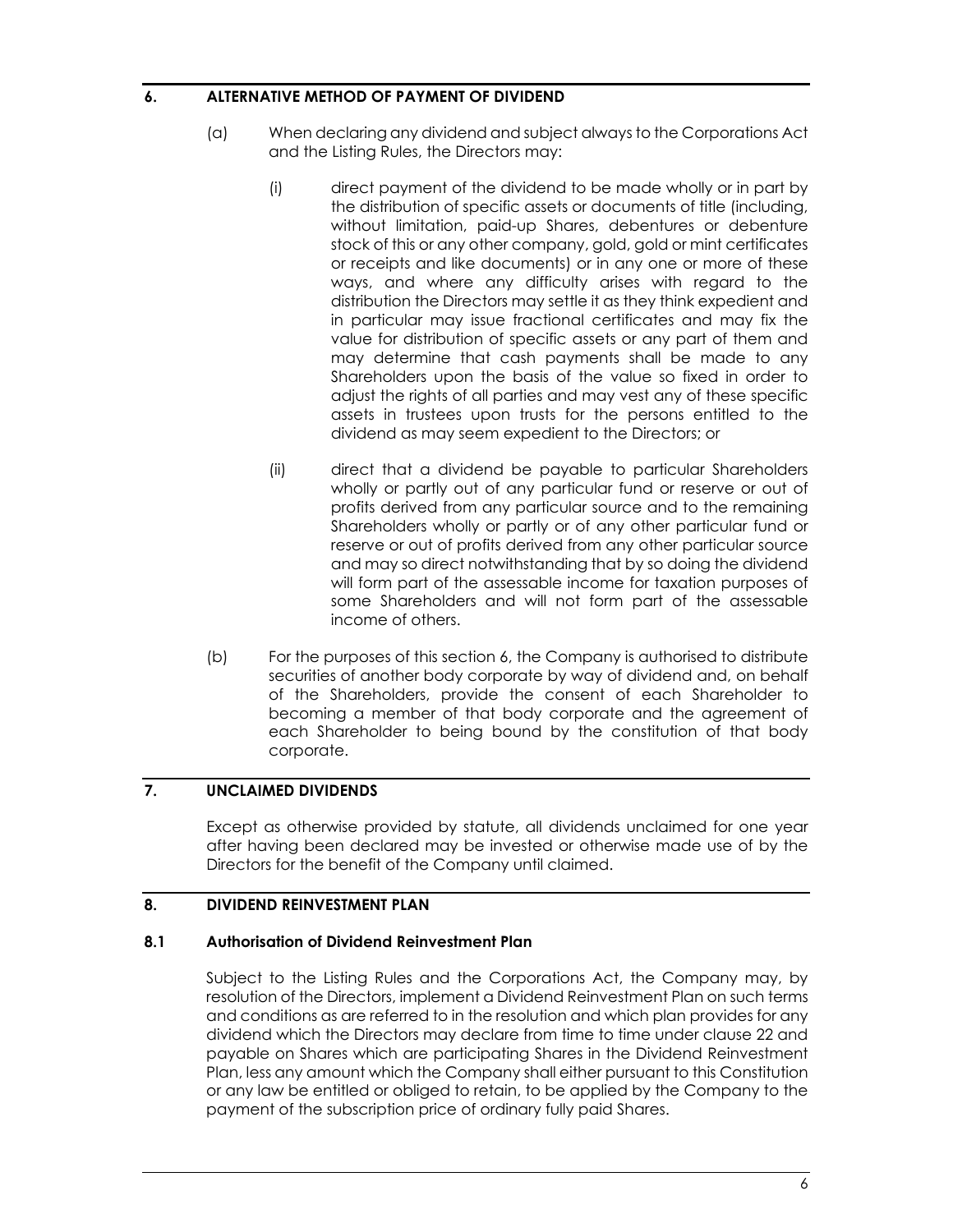# **8.2 Amendment and revocation**

Any resolution passed by the Directors pursuant to section 8.1 may, at any time, be amended or revoked by the Company by ordinary resolution in general meeting.

# **9. NOTICES AND ANNOUNCEMENTS RELATING TO THE POLICY**

### **9.1 Notice**

Any notice or announcement relating to the Policy may be affected by the following:

- (a) by notice to the relevant Recognised Exchange, for release to the market; or
- (b) by notice to Shareholders in accordance with the provisions regarding the giving of notice to Shareholders in the Company's Constitution.

Any such notice is effective from the date it is given.

### **9.2 Settling disputes**

The Directors may settle, in such manner as they think expedient, any difficulties, anomalies or disputes which may arise in connection with, or by reason of, the operation of this Policy whether generally or in relation to any Shareholder or any Shares and the determination of the Directors is conclusive and binding on all Shareholders and other persons to whom the determination arises.

### **10. CONSISTENCY WITH THE LISTING RULES AND CORPORATIONS ACT**

For so long as the Company remains admitted to a Recognised Exchange and/or incorporated under the Corporations Act, despite anything else contained in these rules:

- (a) if the Listing Rules or the Corporations Act (respectively) prohibit an act being done by the Company, the act must not be done;
- (b) nothing contained in this Policy prevents an act being done by the Company that the Listing Rules or the Corporations Act (respectively) require to be done;
- (c) if the Listing Rules or the Corporations Act (respectively) require this Policy to contain a provision and they do not contain that provision, this Policy is taken to contain that provision;
- (d) if the Listing Rules or the Corporations Act (respectively) require that this Policy not contain a provision and it does contain that provision, this Policy is deemed not to contain that provision; and
- (e) if this Policy is or becomes inconsistent with the Listing Rules or the Corporations Act (respectively), this Policy is taken not to contain that provision to the extent of the inconsistency.